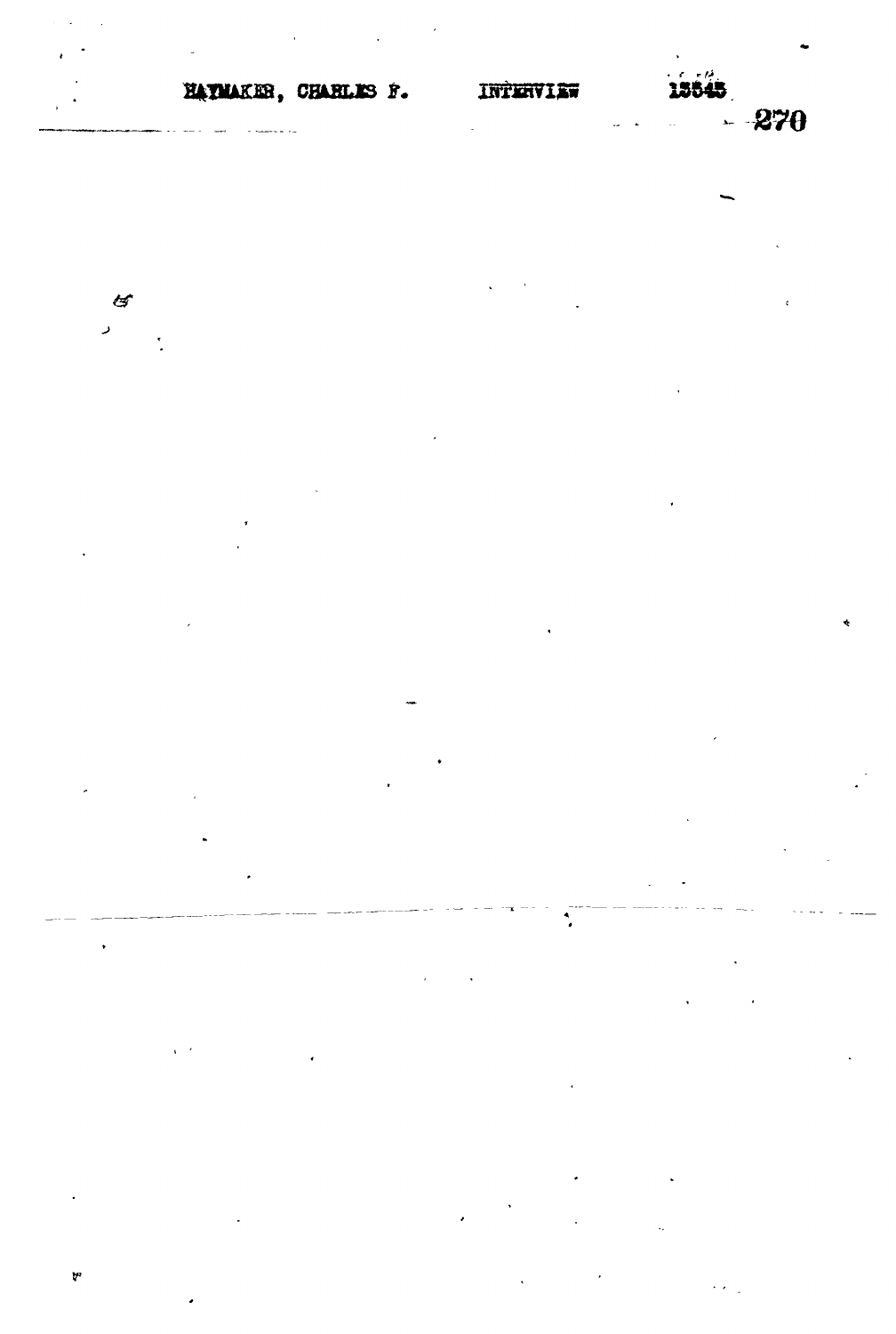| HAYMAKER, CHARLES F. INTERVIEW<br>$-8-$<br><b>BIOGRAPIN FORM</b><br>WORKS PROGRESS ADMINISTRATION<br>Indian-Fioneer History Project for Oklahoma                                                                                                                          | #13545<br>271<br>Form $A - (S-119)$                                                                 |
|---------------------------------------------------------------------------------------------------------------------------------------------------------------------------------------------------------------------------------------------------------------------------|-----------------------------------------------------------------------------------------------------|
| Field Worker's name<br>This report made on (date) - March 29, 1968                                                                                                                                                                                                        | 193                                                                                                 |
| Name - Gharles F. Haymaker<br>2. Post Office Address __117 8. Virginia, Dartlesville, Oklahoma<br>3. Residence address (or location) 117 8. Virginia, Bartlesville<br>4. PATE OF BIRTH: Month<br>5. Place of birth ___ Andrews County, Missouri                           | $\frac{Day - 2.887}{1000}$                                                                          |
| 6. Name of Father John F. Haynaker<br>7. Name of Mother Christina Resm-Haymaker Place of birth -1114nois<br>Other information about mother preded south of Nennessey                                                                                                      | Place of birth -HHinois<br>Other information about father ___ Buried-6 miles S. of Hennessey, Ckla. |
| Notes or complete narrative by the field worker dealing with the life and<br>story of the person interviewed. Refer to Manual for suggested subjects<br>and questions. Continue on blank sheets if necessary and attach firmly to<br>this form. Number of sheets attached |                                                                                                     |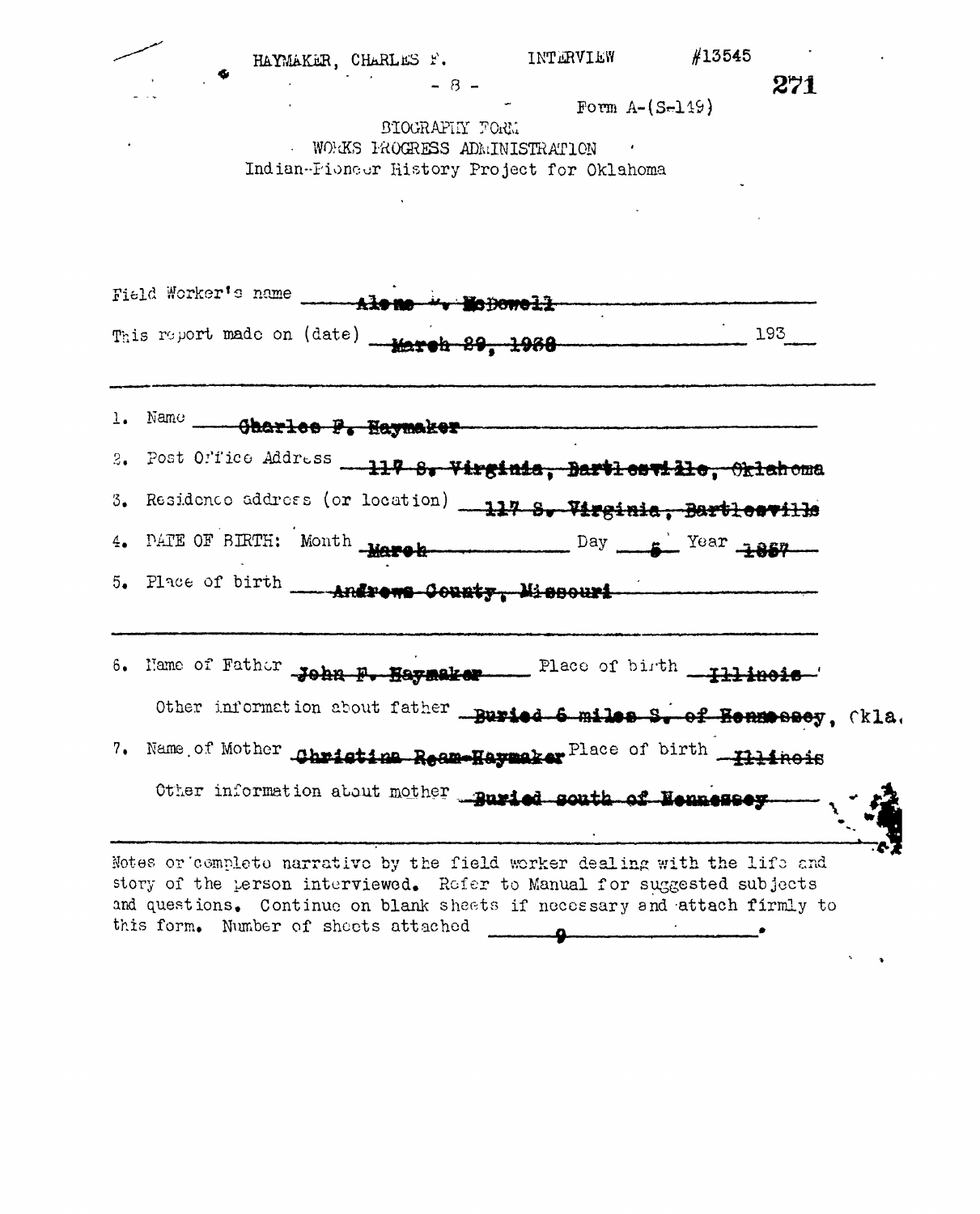engenteri (\* 1787)<br>17. juli – Suite II HAYMAKER, CHARLES F. INTERVIEW Aleme D. MeDowell **ftermitted field worker •**  $\frac{1}{2}$  $\frac{1}{3545}$ Indian-Pioneer History, S-149 *lt*  **1928 .**

272

## **Interview with** Charles F. Haymaker **117 3. Virginia Bartlesville**, **Cklahoma**

Charles F. Haymaker was born March 5. 1857, in Andrews County, Missouri.

**Parents - John F. and <sup>C</sup>hristina Ream-**Haymaker, both natives of Illinois. They are **buried in the Haymaker Cemetery, sis miles South of Hennessey, Oklahoma.**

**I first oame to the Indian Territory from Kansas in November^ 1883^ and settled on a rented farm near Lightening Creek postoffioe, now** known as **Alluwe**, in Nowata County. I rented this place from *Mr.* Tanner, son-in-law of the Delafare **Chief Charles Jooraeyoake. I farmed in Nowata County for one year then removed to Rollins County, Kansas \$**

In 1889 I returned to the Indian Territory **to make the run into the Unassigned Land in hopes** of securing a claim. Te followed the Old Santa Fe Trail from Northwest Kansas, through Caldwell**ing to Dover and Kingfisher. I went to Oaldwell and** made the ran on horseback from a point seuth of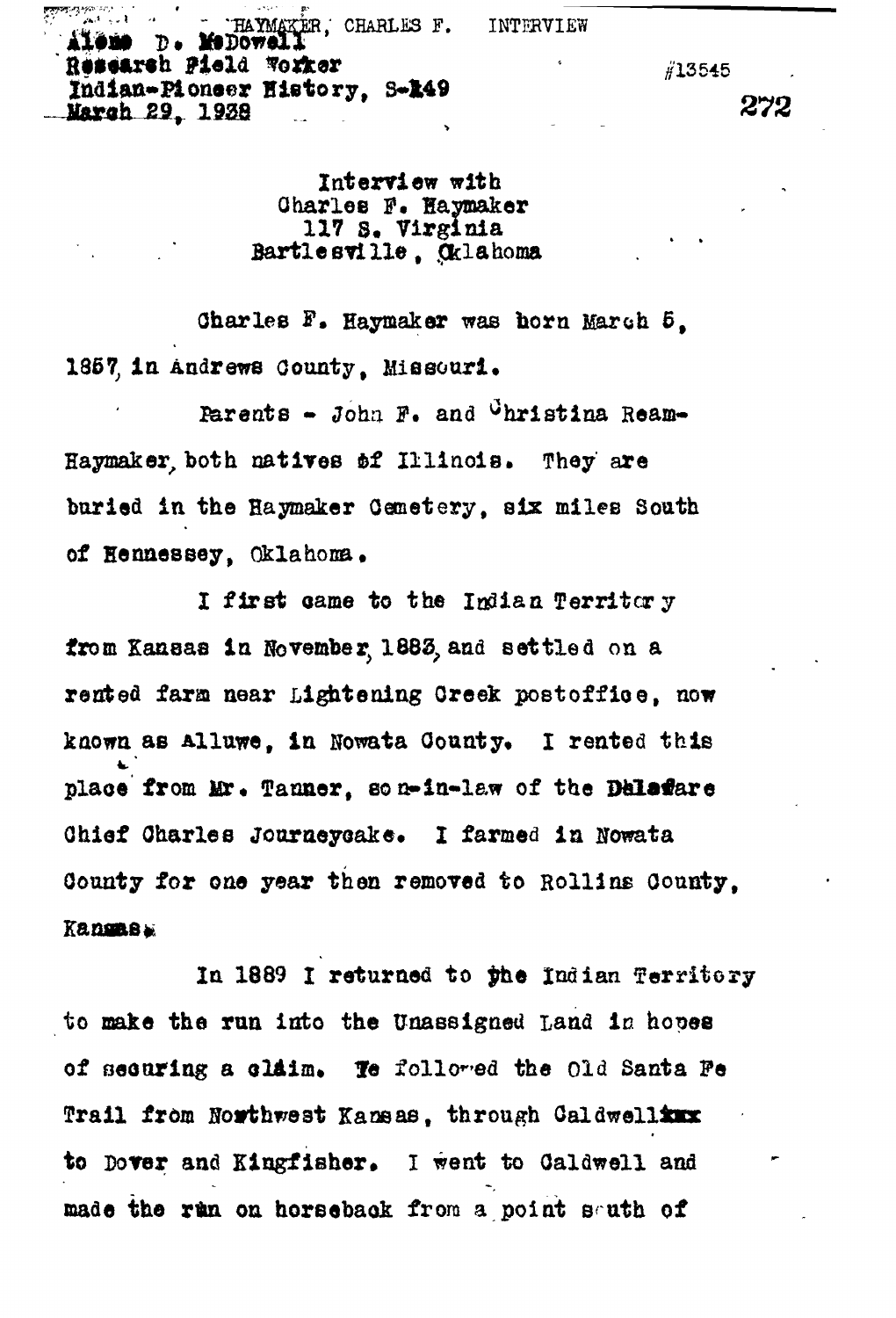$-2-$ 

**Caldwell. I did not get a claim but later homesteaded 160 aores of Blaokjaok timber land which** I cleared for cultivation. This place was near **Wellstoa, 12 miles southwest of 0handler, in Lincoln Oouaty. When, we arrived at our new home** there was nothing but the unimproved timber land. **Hist Einst Bummer we lived in a wagon box with a** wagon sheet stretched over it for shelter. That **summer X out logs and built a rough log house** where we lived for several years. We bought our **supplies at Dover and Eanneseey.**

**This farm was located among the Fiokapoo** Indians and found then a reserved tribe who did **Indians and^Tound then a reserved tribe who did not molest their white neighbors if they were not** mistreated. **mistreated\***

**fhe mode of travel was \*ery slow in those days and it to oik us 12 days to** *dzivs* **' Howata to We list o a with a team and wagon\***

## THE OENING

**Among the thronge of people assembled along the border were preaohers, farmers, gamblers, meohanios^ la fact people from all walks of life\***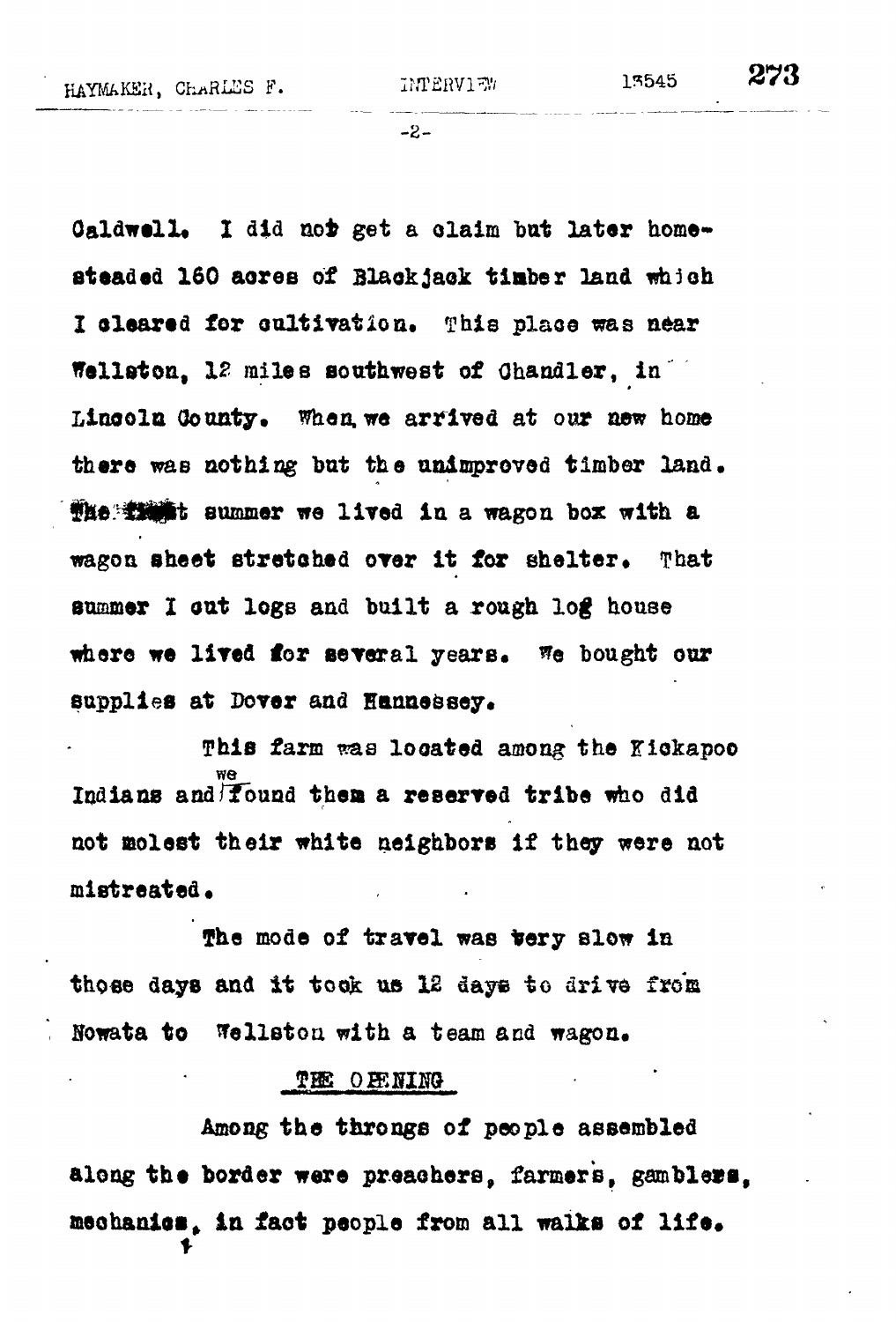HAYMAKER, CHARLES F. - - - - TNT ERVIEW.

13545

١b

 $-7-$ 

While we were camped along the line we heard preaching, shooting, swearing and betting at any time of the day or night. This multitude of homeseekers included people from every state in the Union. Order generally prevailed for most of the people were good natured. Hundreds made the trip to the border for speculation and many came through curiosity but most of them were moved by an impulse to seek land and build a home.

Those who prepared to make the race had come from different directions and were posted on all sides of the promised lands. They moved from the Kansas border to the north line. others were lined up along the west horder of the lowa-Kickapoo Reservation on the east, and on the Cheyenne and Arapaho country on the west while others were stationed in the South Canadian Valley on the south.

Some were over-auxious and slipped in and concealed themselves near the best claims so that they would not have far to travel when the opening hour arrived. These people were known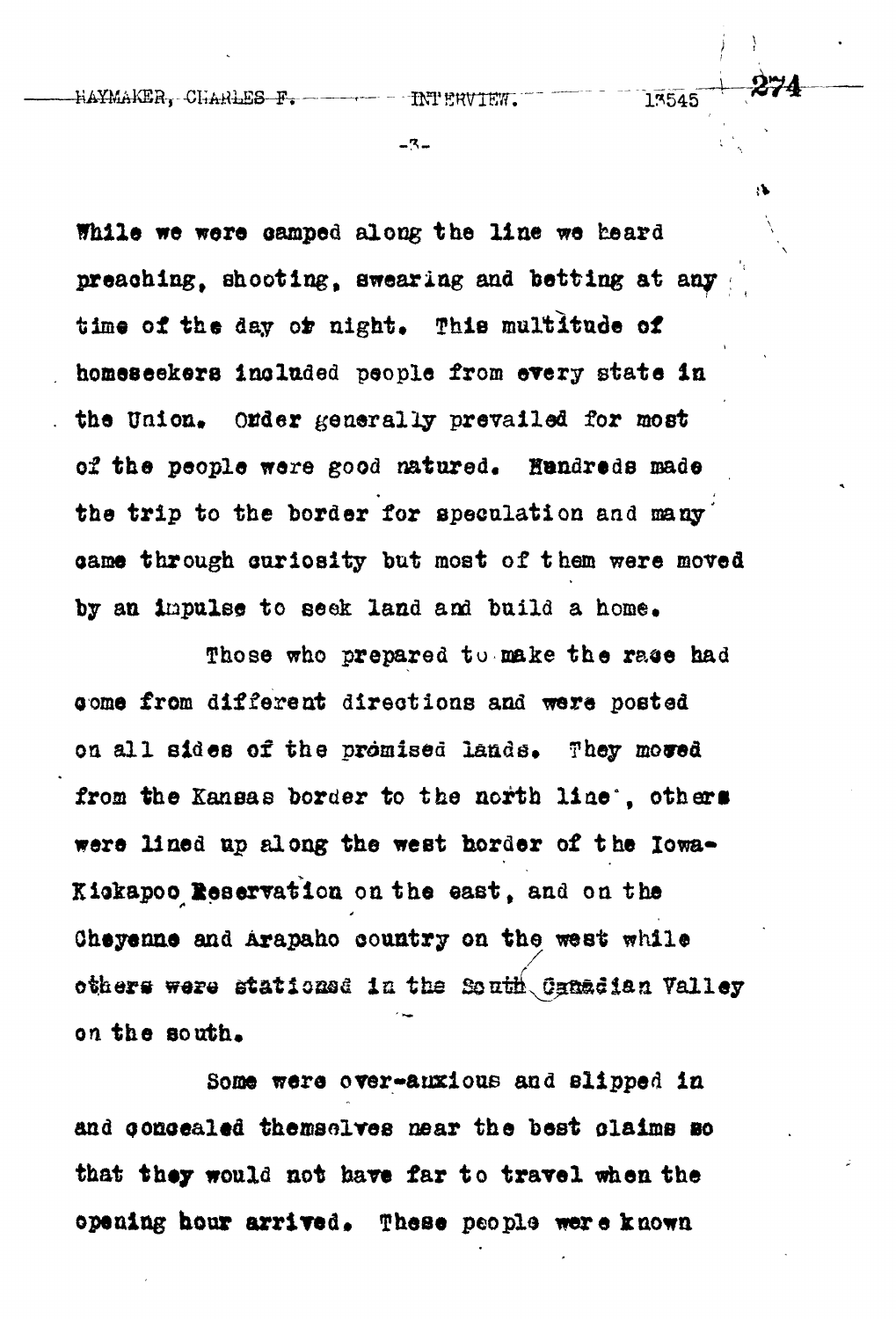HAYMAKER, CLARLES F.

INTERVIEW.

13545

**- 4 -**

as "sooners" and one of them beat me to my claim. Some of these men had been on the claim long enough to plant a garden before the opening date. Because **of this unfair deal, Oklahoma xsx Is known as the "Sooner State",**

**. The Kaaeae towns nearest the Oklahoma country were over crowded until the opening** *day\** **The raoe started at noon, April 22, 1889, and from day break until the stated hour the four boundary lines of the promised land were lined with wagons, buok boards, carts, buggies, prairie schooners, and** *every* **conceivable conveyance while others were** there on horse back and many on foot.

**The nervious tension of waiting was terrible and even the torses seemed to sense the strain and** were eager and impatient to start.

**The soldiers were stationed at intervals** to keep order while awaiting the signal which would start the race. When the bugis sounded the soldier fired a revelver and the race was on.

The land office was located at Guthrie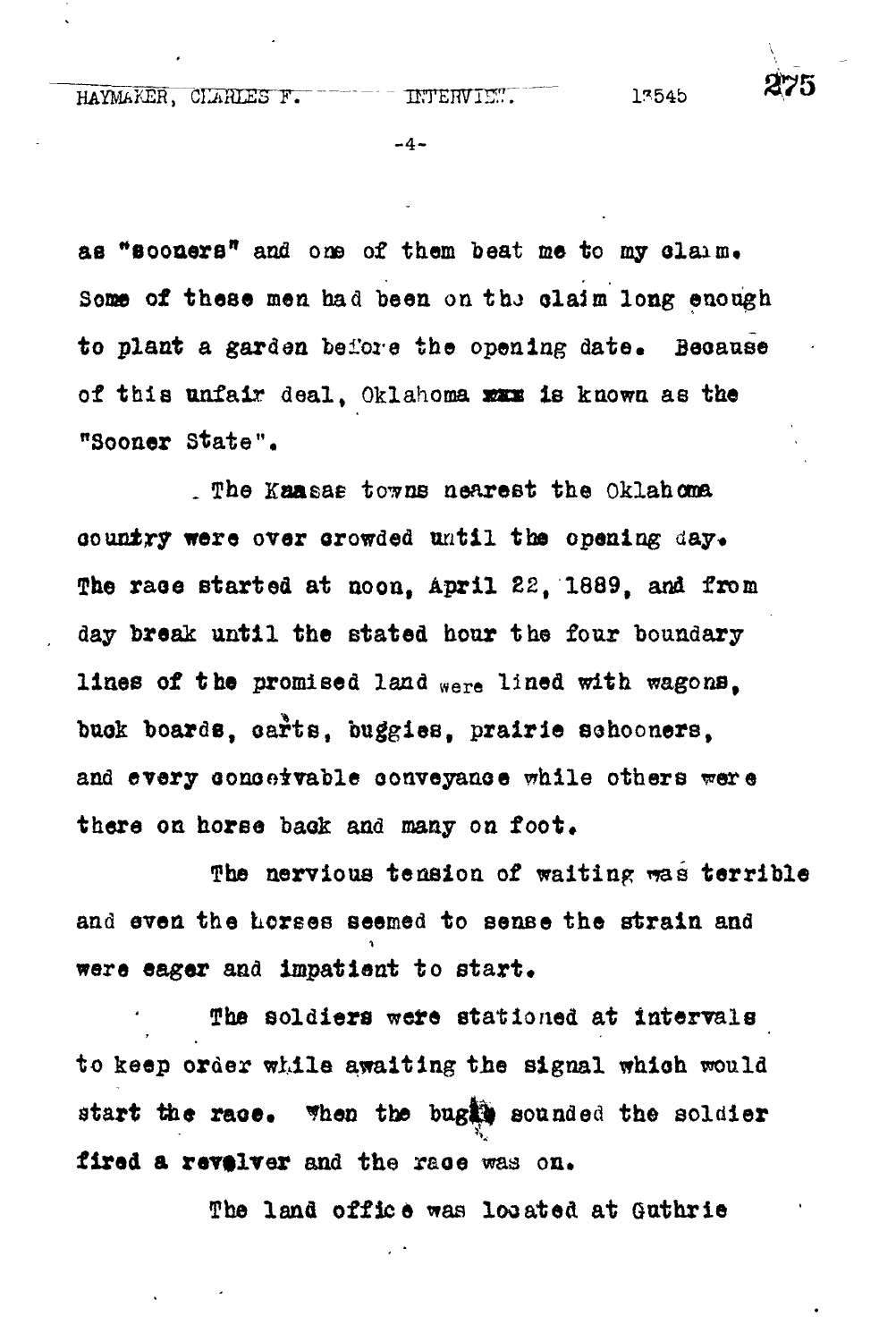$-5-$ 

**and after the raoe for a olaim was over and the olaim staked f another raoe to the land office to file the ©laim was begun. Families were at home that first-night in tent8, oovered wagons or arty** place that provided shelter. I have the bridle **X used in this raoe.**

## $30H$ <sup>1</sup>OLS

**The first sohoo}. in our community was held in a dugout» with dirt walls and floors, ^e** dug back into a bank and made a room large enough to accompodate our small enrollment and boarded.<sup>3</sup> the fromt up with rough boards. The seats were **made of slabs with two inoh holea bored into them** where the legs were driven into the slab. There were no backs on the seats and we had no desks. **There' was a shelf in one end of the room where** the older children coald stand to write. We **used this dugout for a school house for two years** then built a frame building from scrap lumber where school was held. I have a picture of the old dug**out with the teaoher, Miss Bosenoran, and her tea** pupils. **BdWM**-Thompson, one of the pupils in the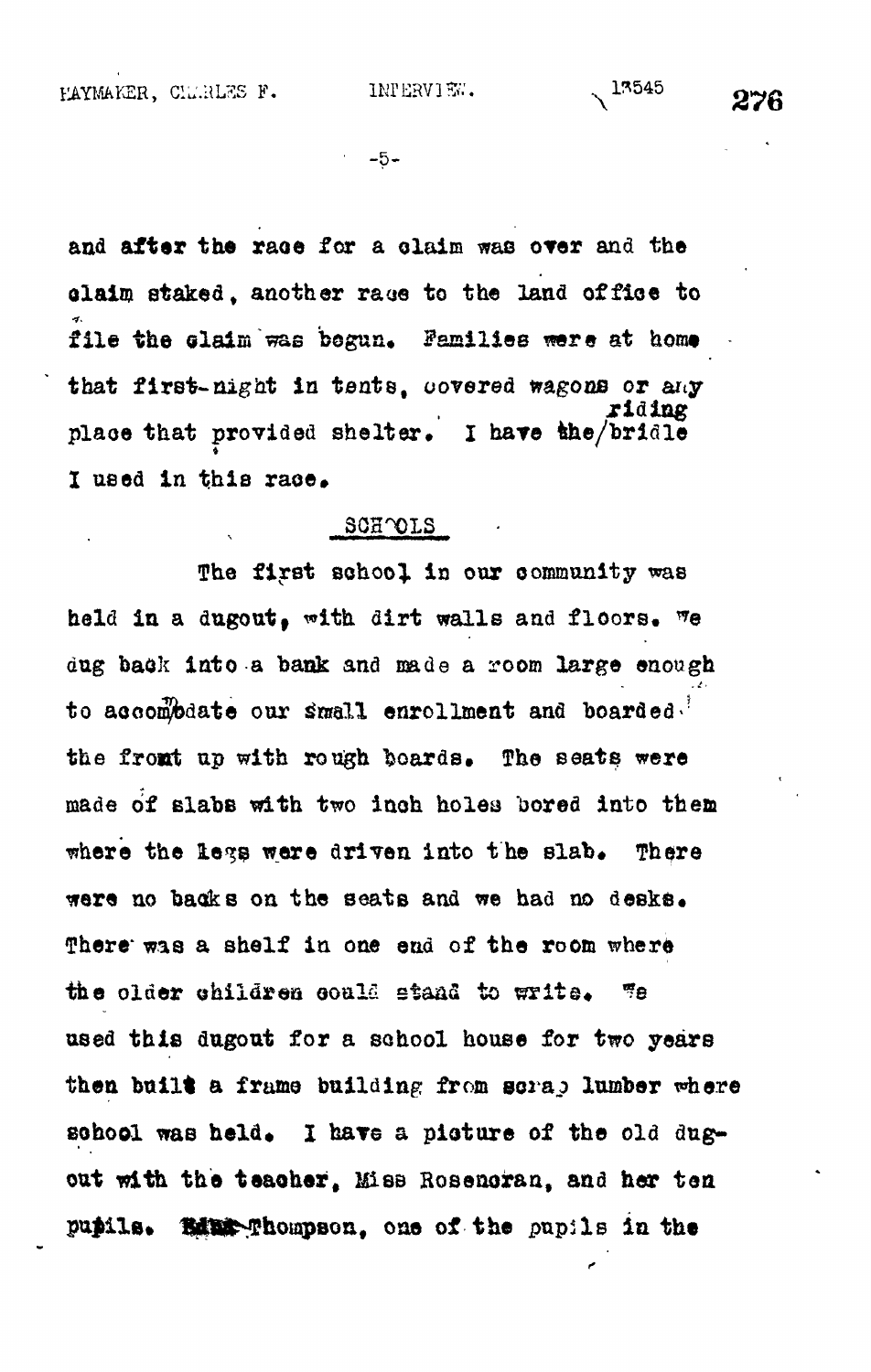HAYMAKER, CHARLES F. (INTERVIEW. 13545)

 $-6-$ 

**picture later became a school teacher so we felt that oar efforts were not in rain. 2 ear Ted on the first school board of this pioneer school. This school, is known as the Sunflower District. Linoola Gouaty, and now has a modern, up-to-date stone building located oa Highway #66 between v^llstoa and Oklahoma City, sb out one-half mile** south of the old dugout site. The new building **is three and one-half miles west of ^e 11ston on** the left hand side of the road. My granddaughter **graduated from the eighth grade at the new school.**

## **qHPBQESS**

**The churches were scattered when we first Battled in Lincoln County but after the excitement of getting settled following the 'land opening, ohurolies were soon organised in the** first church in our immediate vicinity... was **held in a log building and was a union meeting where a l l denominations worshipped\***

**The Indians held their oamp meetings in** the summer but we seldom attended them. I remember **oa one occasion 2 took** *my* **son to Dover to one of tb»**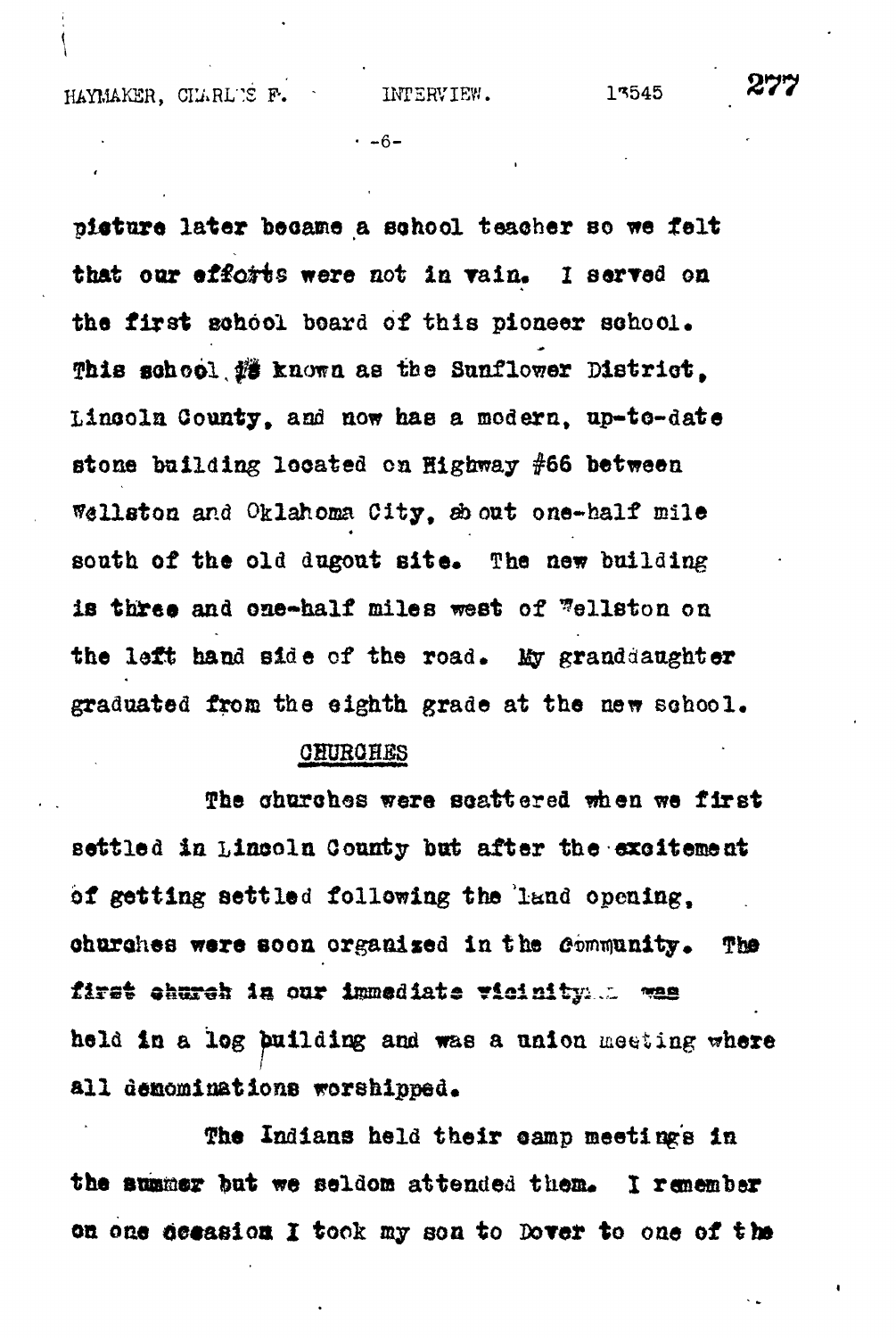HAYMAKER. CHARLES F.

13545

 $-7-$ 

meetings and he was mearly frightened to death.

We forded the Cimarron River south of Dover. There was also a ford across this river south of where Grescent is now.

Old Ingram was a small trading post on the lowa-Kickapoo Reservation, about two miles North of yellston.

Rhines Half Way House was another pioneer trading post and camping ground for the freighters. located in Oklahoma County about 16 miles Northwest of Wellston and about 8 miles North of Luther.

The Kickapoo Indian Agency was at the second state of the second state of the Second State State State State State State State State State State State State State State State State State State State State State State State Wehlston when we first came there but the fallowing spring it was moved to McLoud. Captain Dewese was over the Kickapoo Mission at Wellston.

Our first newspaper "The Publist" was published at Chandler but this was several years after the lahd opening.

The Frisco Railroad was built through Hennessey in about 1900 and a little later the Fort Smith & Vestern line was completed.  $\mathcal{A}$ .

The early day resreation was much different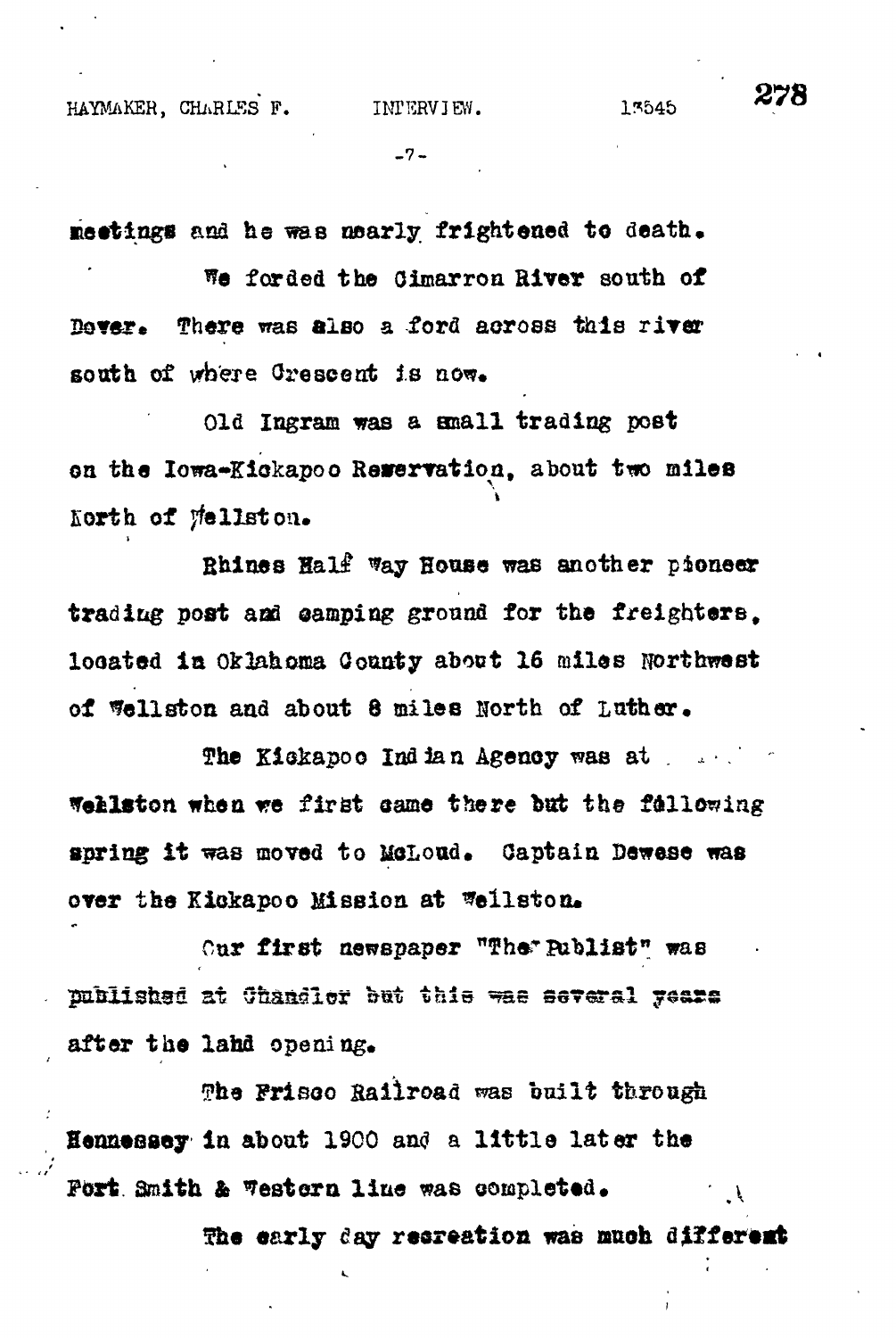**•\*?**

**-8-**

from the present day. If we went to twwn twice a year it was ouits an occasion. About the only other redrestion was deer and quail hunting.

**5?he country was infested with wild " animals, mountain lions, wild oats, wolves and panthers. One night my soa<sup>t</sup> Oscar, \*»as returning from Old Ingram with a friend, A panther followed about 60 feet behind them and they had no way of escape for they were on foot, if they walked fast** the panther increased its  $\beta$ ait. They were afraid **to rua and when they arrived hoaa it was ©losing** in on them.

**;> I made the trip to the Ohero&ee Strip opening with** *my* **brother in 1892 but did not try to secure a claim, This run was quite different** from the one in 1889. I made the run on horse back with my brother, He secured a claim. The first year following the Strip opening the people suffered a hard time and we lived on corn bread. **suffered a hard time and we lived on corn bread, ?**

The was a toll bridge across the Canadian River at Bridgeport which was built several years **Hiy#r at Bridgeport whioh was built ceveral years afttr the opening.**